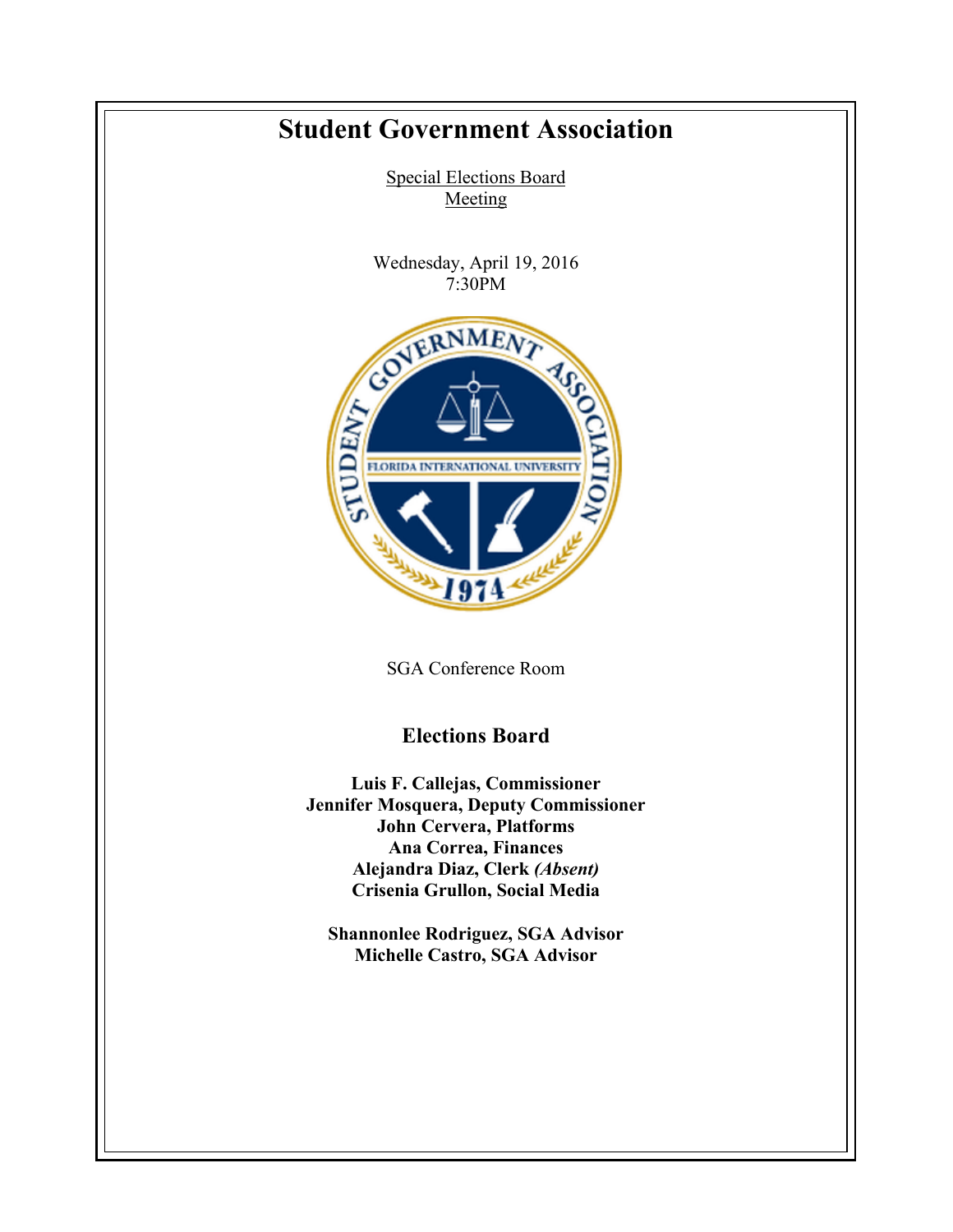## **SPECIAL AGENDA**

## **1. Roll Call: 7:48pm**

## **New Business:**

- **2. Violation Submitted by Leonardo Cosio (AccessFIU Chairman) on 04/19/16 and amended later that day**
	- **a. Alleges FIYOU Party is campaigning at an unauthorized area as per Section 6.06 (c)(i) of the Elections Code**
	- **b. Provided evidence (photographs and video) of FIYOU party shirts in a prohibited area**
	- **c. Discussion was held:**

-

- **d. Vote: On whether there is a violation**
	- $-$  **Against**  $-$  **0**
	- **Absent – 1**
	- In Favor  $-5$
- **e. Penalty: See Item 5**
- **3. Violation Submitted by Juan Gilces (FIYOU Supporter) on 04/19/16** 
	- **a. Alleges AccessFIU Party is campaigning at an unauthorized area as per Section 6.06 (c)(i) of the Elections Code**
	- **b. Provided evidence (photographs) of AccessFIU party shirts & flyers in a prohibited area**
	- **c. Discussion was held:**

-

- **d. Vote: On whether there is a violation**
	- **Against – 0**
	- **Absent – 1**
	- In Favor  $-5$
- **4. Penalty: See Item 5 and 6**
- **5. Penalty for BOTH Parties:**
	- **a. Give a penalty to disallow campaigning of the parties from 10pm (April 19, 2016) – 10an (April, 20, 2016).**
	- **b. Vote:**
		- **Against – 2**
		- **Absent – 1**
		- **In Favor – 3**
	- **c. Penalty Vote Failed**
- **6. Penalty for BOTH Parties:**
	- **a. Give a penalty to disallow on-campus campaigning/soliciting votes of the parties from 10:45pm (April 19, 2016) – 10:45am (April, 20, 2016) and add that ALL candidates of that party will be disallowed as well. Clarification will be added to forbid anyone to be asking students to vote. No one from the party is allowed to be campaign, whether it be volunteers, supporters, or random people.**
	- **b. Vote:**
		- **Against – 0**